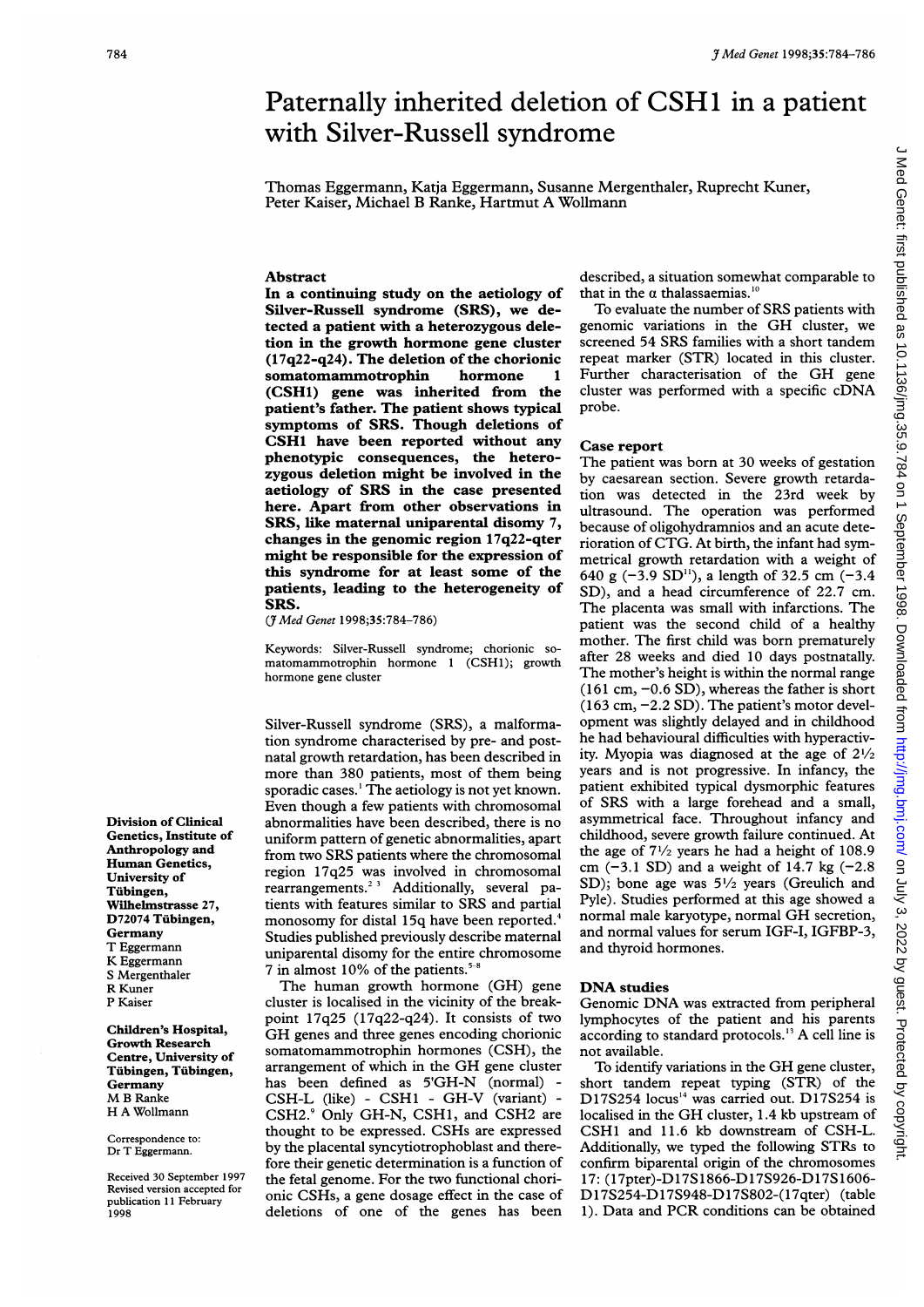Table <sup>1</sup> Results of STR typing in the patient heterozygous for the CSHI deletion and his parents. The order of the loci corresponds to the map published by Dib et  $a^{p_3}$ 

| Locus    | Allelic status<br>of father | Mother  | Patient | Informativity* |
|----------|-----------------------------|---------|---------|----------------|
| D17S1866 | $3 - 4$                     | $1 - 2$ | $1 - 4$ | Biparental     |
| D17S926  | $1 - 1$                     | $1 - 2$ | $1 - 1$ |                |
| D17S1606 | $1 - 3$                     | $1 - 2$ | $1 - 3$ | Heterozygosity |
| D17S254  | 1t                          | $2 - 3$ | 3       | Hemizvgosity   |
| D17S948  | $2 - 3$                     | $1 - 3$ | $1 - 3$ | Heterozygosity |
| D17S802  | $1 - 2$                     | $3 - 4$ | $2 - 4$ | Biparental     |

\*Informativity in respect to the patient's allelic status. tThe father's monoallelic status in D1 7S254 might be interpreted as hemizygosity.

from the Genome Database. To exclude the possibility of allelic non-amplification"5 of D17S254, we designed a new pair of primers spanning the polymorphic region. Primer sequences can be requested from the authors. STR PCR products were analysed by sequencing gel electrophoresis and bands were visualised by silver staining.

For further analysis of the observed hemizygosity in the GH gene cluster in one of our patients, we used the GH cDNA cGH800 probe.<sup>16</sup> The probe contains nearly the full length cDNA of the human growth hormone and is homologous to the five genes in the GH cluster. Four  $\mu$ g of genomic DNA of the patient and his parents as well as of healthy controls was digested with restriction endonucleases BamHI or HindIII at 4 U/ $\mu$ g DNA for six hours. Digested DNA was subjected to electrophoresis on a 0.7% agarose gel. Transfer to Hybond  $N^+$  nylon membranes (Amersham) was performed by alkaline blotting and 25 ng of the non-linearised cGH800/pSPT18 plasmid was labelled with <sup>32</sup>P-dCTP using a random priming DNA labelling kit (Amersham). Hybridisation was performed at 42"C overnight. After stringent washing at 60°C, filters were autoradiographed overnight with  $x$ ray film at  $-70^{\circ}$ C.



Figure 1 Typing of the STRs from STR D17S254 shows<br>STR D17S254 shows some 17. hemizygosity of the patient.<br>The patient has inherited

In this study we screened SRS patients for genomic variations in the GH cluster (17q23- 24). By typing 54 SRS families with the STR D17S254, we observed hemizygosity in one out of 46 informative cases. Analysis of the patient's DNA showed only one maternal allele (fig 1) but no paternal allele. Allelic nonamplification, as described by Koorey *et al*,<sup>15</sup><br>
could be excluded. Biparental inheritance of<br>
the homologous chromosomes 17 was shown<br>
by analysing further STRs on chromosome 17<br>
(table 1). Paternity was assessed by t could be excluded. Biparental inheritance of the homologous chromosomes 17 was shown by analysing further STRs on chromosome 17 STRs from chromosomes other than chromo-

The patient has inherited To identify a possible deletion in the GH only one maternal allele  $(3)$  gene cluster of the hemizyonus natient we only one maternal allele (3) gene cluster of the hemizygous patient, we and no paternal allele was bybridised the DNA of the patient and parents detectable. The father's second as that of hot detection contract with  $\sum$ and no paternal allele was . . \* of <sup>t</sup> - ^ <sup>&</sup>gt; detectable. The father's hybridised the DNA of the patient and parents  $\frac{u_{\text{reduction}}}{v_{\text{hom}}}\frac{u_{\text{inter}}}{v_{\text{at}}}\frac{v_{\text{at}}}{v_{\text{at}}}\frac{v_{\text{at}}}{v_{\text{at}}}\frac{v_{\text{at}}}{v_{\text{at}}}\frac{v_{\text{at}}}{v_{\text{at}}}\frac{v_{\text{at}}}{v_{\text{at}}}\frac{v_{\text{at}}}{v_{\text{at}}}\frac{v_{\text{at}}}{v_{\text{at}}}\frac{v_{\text{at}}}{v_{\text{at}}}\frac{v_{\text{at}}}{v_{\text{at}}}\frac{v_{\text{at}}}{v_{\text{at}}}\frac{$ locus (allele 1) corresponds<br>to the hemizygosity at this<br>locus observed by using a starting and those of the controls displayed the<br>locus observed by using a to the hemizygosity at this family and those of the controls displayed the locus observed by using a family and those of the controls displayed the GH-cDNA probe. The pattern expected after BamHI digestion: 8.3 kb but is observed by using a pattern expected after BamHI digestion: 8.3 kb<br>GH-cDNA probe. The contract (CS-L), 6.8 kb (CSH2), 5.3 kb (CSH1), 3.8 kb slight band shift between the  $(CS-L)$ , 6.8 kb  $(CSH2)$ , 5.3 kb  $(CSH1)$ , 3.8 kb<br>maternal and patient's  $(GH-N)$ , and 3 kb + 1 2 kb  $(GH-N)$  (fig 2). The maternal and patient's (GH-N), and  $3 \text{ kb} + 1.2 \text{ kb}$  (GH-V) (fig 2). The PCR product is an artefact PCR product is an artefact.<br>Fa=father, Mo=mother, sizes of all bands were normal, but both the  $Fa=father, Mo=mother,$  sizes of all bands were normal, but both the  $Pat=patient$ . patient's DNA and that of his father showed

weaker intensities of the 5.3 kb band (CSH1). We conclude that the patient and his father are heterozygous for a deletion of CSH1. Digestion with HindIII confirmed this finding (not shown): the 14.8 kb band corresponding to CSH1 was weaker in the patient and his father than in controls. The other two bands, 21.3 and 25 kb, representing GH-V-CSH2 and GH-N-CSH-L, respectively, were normal.

Taking the results of these tests together, we conclude that the deletion in the case presented here is within the 5.3 kb fragment of CSH1 and includes the coding region of CSH1 as well as the cAMP and the PMA responsive elements  $(-1102$  to  $-1096)$ .

Alterations in the GH gene cluster have not so far been described in SRS patients. Inactivation of placental CSH and GH genes causes an abnormal biochemical phenotype, but it does not cause disease.'7 <sup>18</sup> CSH concentrations in maternal serum increase linearly until about the 30th week and the rate of secretion is greater than that of any protein hormone. Reduced CSH secretion has been detected in different pathological conditions associated with abnormal fetal growth, including diabetes, pre-eclampsia, erythroblastosis, and intrauterine growth retardation.<sup>19</sup> In the mother the increase of serum IGF-I during pregnancy, which is a prerequisite for adequate nutrient supply to the fetus and normal fetal growth, $20$  is at least in part the result of the increasing CSH concentrations. In pregnancies associated with fetal homozygosity for deletion of the CSH genes, maternal IGF-I concentrations decline to values normally associated with hypopituitarism. Because of this, Grumbach et  $aI^{21}$ 



Figure <sup>2</sup> Autoradiograph of DNA digested with BamHI and hybridised with  $^{17}P\text{-}dCTP\text{-}GHcDNA$  probe from the SR patient, his father, and two healthy controls. Note the weaker intensities of the CSH1 band (5.3 kb) in the patient and his father. Band intensities were compared by eye in the patient, his father, and nine controls. The 1.2 kb band of GH-V cannot be seen on the autoradiograph. Con=control, Pat=patient, Fa=father.